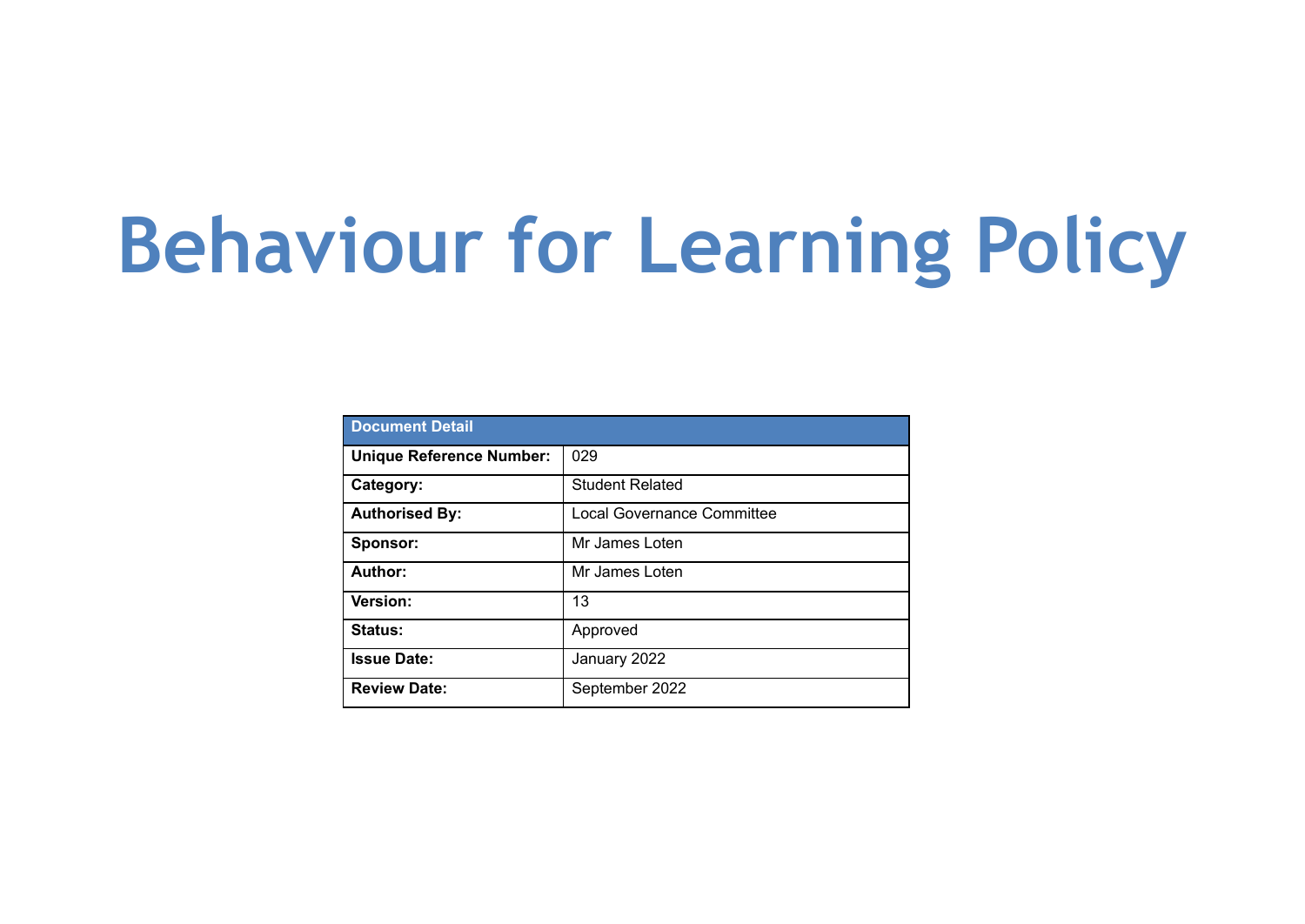#### **Ownership and Control**

#### **History**

| <b>Version</b> | <b>Author</b> | <b>Dated</b>     | <b>Status</b> | <b>Details</b>                                           |
|----------------|---------------|------------------|---------------|----------------------------------------------------------|
|                | C Fender      | December 2012    | Approved      | Approved by S&C Committee 6 Dec 2012                     |
| 2              | C Fender      | December 2012    | Approved      | Approved by S&C Committee 6 Dec 2012                     |
| 3              | C Fender      | November 2013    | Approved      | Approved by Student and Curriculum Committee 27 Nov 2013 |
| 4              | A Kidd        | March 2016       | Approved      | Interim review pending new policy                        |
| 5              | A Kidd        | <b>July 2016</b> | Approved      | Approved by Student and Curriculum Committee 6 July 2016 |
| 6              | A Kidd        | <b>July 2017</b> | Approved      | Approved by Local Governing Body 12 July                 |
|                | J Loten       | <b>July 2018</b> | Approved      | Approved by Chair's Action July 2018.                    |
| 8              | J Loten       | January 2019     | Approved      | Approved by Chair's Action January 2019.                 |
| 9              | J Loten       | April 2019       | Approved      | Amendments made as requested by LGB on 14 March 2019     |
| 10             | J Loten       | September 2019   | Approved      | Approved by Chair's Action Sept 2019                     |
| 11             | J Loten       | September 2020   | Approved      | Approved by LGC 24 September 2020                        |
| 12             | J Loten       | September 2021   | Approved      | Approved by LGC 23rd September 2021                      |
| 13             | J Loten       | January 2022     | Approved      | Approved by Chair's Action January 2022                  |

#### **Intended Audience**

| amer.<br>Augience<br>TOE OF A | ∣ of Distribution<br>Intended Method |
|-------------------------------|--------------------------------------|
| Staf                          | Website                              |
| Students.                     | Shared                               |
| Parents/Carers                | Drive.                               |
| Governors.                    | Google                               |

#### **AMENDMENT TRACKER**

**Name of reviewer: James Loten Date of review: January 2022 Summary of all changes being proposed in this policy review:**

| Page | <b>Clause</b>    | Details of amendment                                                       |
|------|------------------|----------------------------------------------------------------------------|
|      | $C2+$            | Amendment of duration from 30 to 20-45 (at the discretion of the teacher). |
|      | $C3+$            | Amendment of duration from 90 to 70 to 90 minutes.                         |
| 6/7  | C <sub>120</sub> | New level of sanction and detail inserted.                                 |
| 7/8  | C <sub>4</sub>   | Changes to this level of sanction which is now disaggregated into 3 parts. |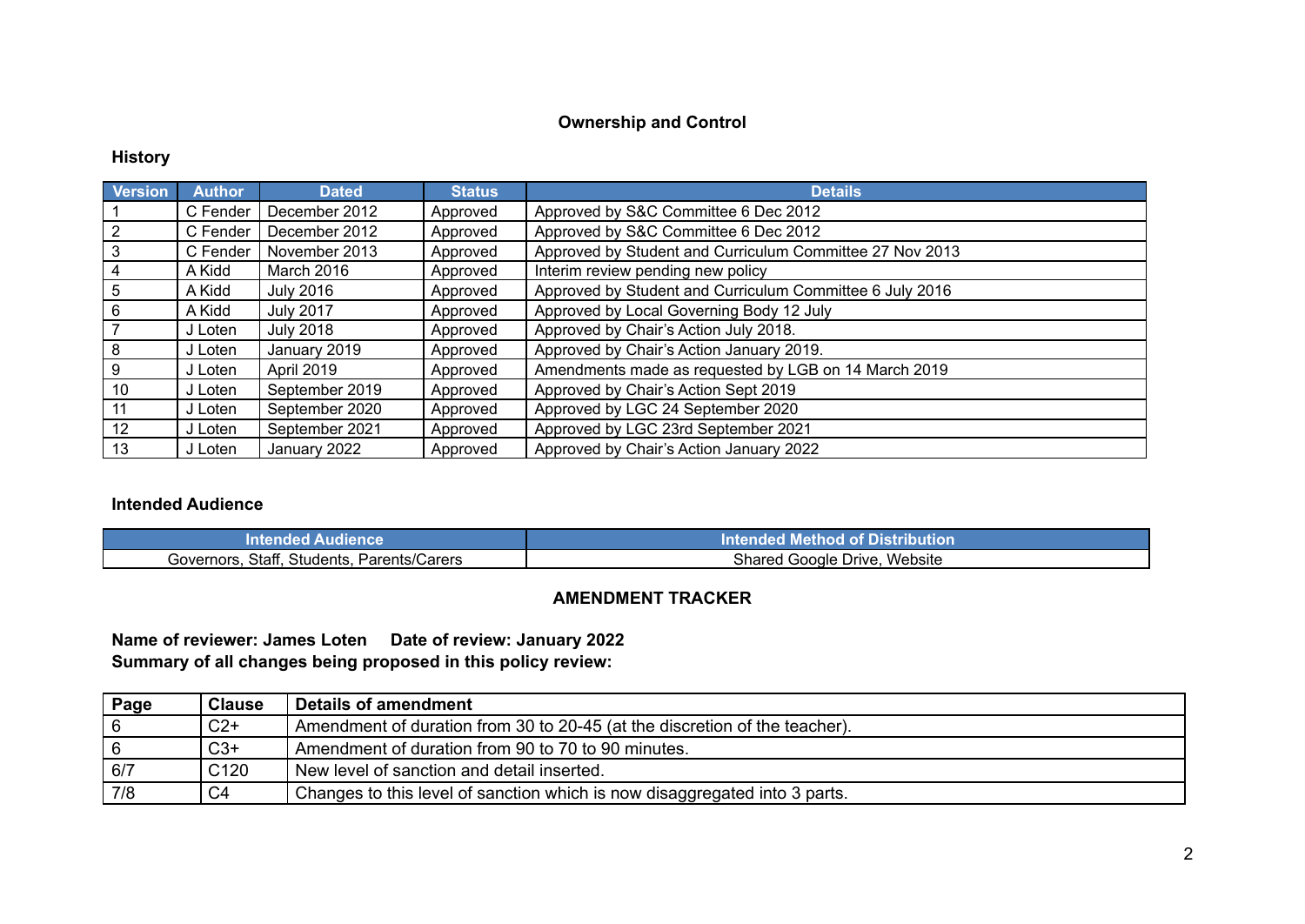#### **Behaviour for Learning: The Harwich and Dovercourt High School Way**

#### **Introduction:**

**Harwich and Dovercourt High School, as a member of The Sigma Trust, values and positively promotes the following attributes:**

- **● Integrity be honest, transparent, trustworthy and true to your beliefs.**
- **● Passion be positive and enthusiastic about what you are trying to achieve.**
- **● Aspiration aim for your best and set high, realistic goals.**
- **● Resilience never give up and strive to improve.**
- **● Accountability take responsibility for your words, thoughts and actions.**
- **● Respect for yourself, your environment and other people.**

The key principles of optimal behaviour for learning at Harwich and Dovercourt High are underpinned by one key concept: **Preparedness**. In working, reading and learning together we aim to prepare pupils for life beyond school. As such, our mission is to ensure that no child is left behind. Education should foster in its learners a curiosity to discover who they are and what they are capable of, together with developing the resilience for them to test the boundaries of their abilities, and build the skills necessary to face the future with confidence.

This policy works in parallel with the Home School Agreement Policy, Anti-Bullying Policy, Anti-Prejudice Policy, Anti-Smoking Policy and Exclusion Policy. **All negative sanctions are reasonably adjusted in light of awareness of SEND issues.**

### **Positive/Optimal Behaviour for Learning:**

As a school we want the very best for our pupils. We have high expectations and endeavour to provide the very best opportunities for all students.

Pupils should be acknowledged and praised when they exhibit **preparedness** to: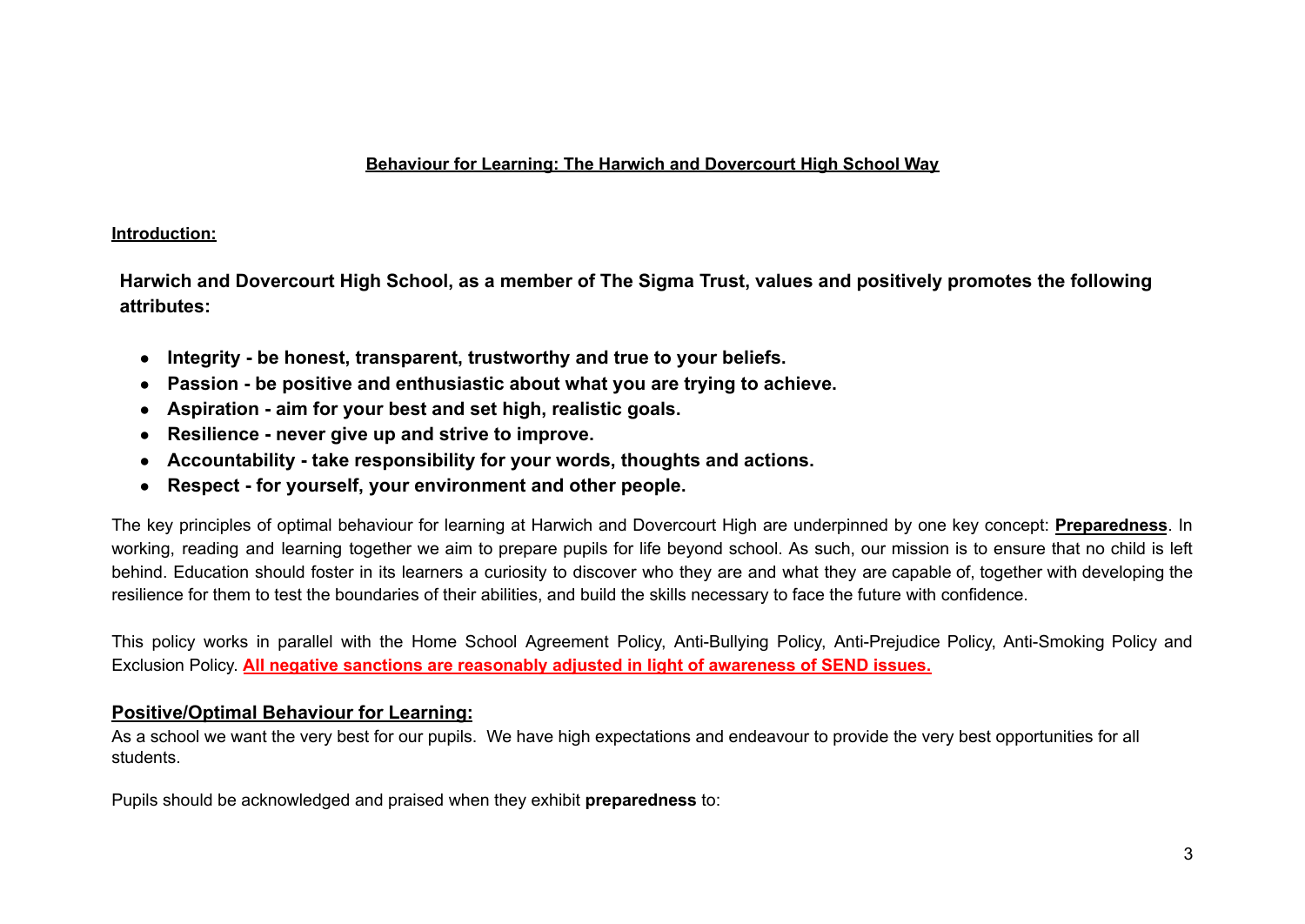- Achieve when they take pride in their learning;
- Belong when they are respectful and positive in their relationships with all members of the school community;
- Cooperate when they follow school rules and expectations without argument;
- Develop when they actively seek to improve in all areas of learning including attendance and behaviour.

| Level of action                                        | Description of typical pupil behaviour                                                                                                                                     | Staff action                                                      | Post-event outcomes                                                                                                                                                                                                                                                                      |
|--------------------------------------------------------|----------------------------------------------------------------------------------------------------------------------------------------------------------------------------|-------------------------------------------------------------------|------------------------------------------------------------------------------------------------------------------------------------------------------------------------------------------------------------------------------------------------------------------------------------------|
| A1. Student<br>complies with all<br>class expectations | Student is polite, respectful and tries their<br>best throughout the lesson                                                                                                | Class teacher to add positive<br>behaviour points via Go4schools. | Staff may send a postcard to<br>parents/ carers or phone home to<br>recognise the positive behaviour                                                                                                                                                                                     |
| A2. Tutor<br><b>Expectations met</b>                   | Student is fully equipped, on time and<br>correctly dressed through the week                                                                                               | Tutors will add 3 positive behaviour<br>points weekly.            | Year rewards for 200, 400, 600<br>and 800 combined positive<br>behaviour points. Rewards may<br>include "jump the queue" and<br>prom tickets - through a<br>"passport" system.                                                                                                           |
| A3. Outstanding<br>effort.                             | Student demonstrates outstanding effort,<br>for example by:<br>Sustained improvement<br>An extended project<br>Showing initiative<br>Volunteering<br><b>Public Service</b> | Members of staff will add 3 positive<br>behaviour points.         | SLT and Governor Awards will go<br>to pupils achieving 1000, 1500,<br>2000 and 2500+ achievement<br>points.<br>Headteacher recognition badges<br>will be issued (for example for<br>reading, work on the student<br>council, taking part in school<br>visits, representing the school in |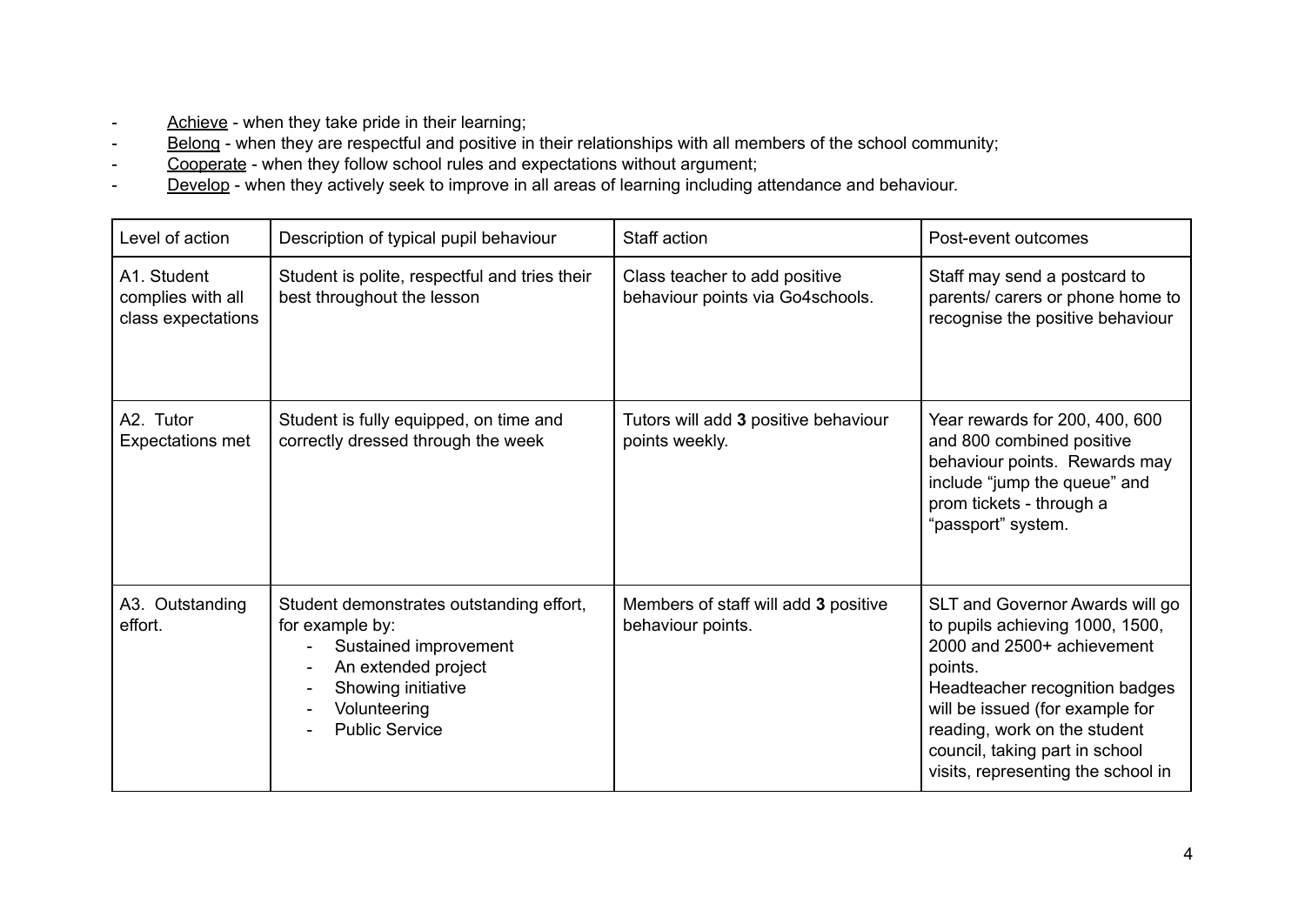|                                                               |                                                                                                                                                                                                                                                         |                                                           | sport, drama, music etc).                                                                                                                                    |
|---------------------------------------------------------------|---------------------------------------------------------------------------------------------------------------------------------------------------------------------------------------------------------------------------------------------------------|-----------------------------------------------------------|--------------------------------------------------------------------------------------------------------------------------------------------------------------|
| A4. Exceptional<br>and sustained<br>achievement and<br>effort | Student demonstrates exceptional and<br>sustained achievement and effort, for<br>example by:<br><b>Exceptional leadership</b><br><b>Exceptional altruism</b><br><b>Exceptional kindness</b><br><b>Exceptional generosity</b><br><b>Exceptional work</b> | Members of staff will add 12 positive<br>behaviour points | Students will be recognised at<br>Year and Whole-School rewards<br>assemblies with books and book<br>vouchers to recognise that HDHS<br>is a Reading School. |

## **Negative/Sub-Optimal Behaviour for Learning:** .

| NB: Teachers do not publicly display sanctions. |                                                                                                                                |                                                                                                                                                                                                                                                                                      |                            |  |
|-------------------------------------------------|--------------------------------------------------------------------------------------------------------------------------------|--------------------------------------------------------------------------------------------------------------------------------------------------------------------------------------------------------------------------------------------------------------------------------------|----------------------------|--|
| Level of action:                                | Description of typical pupil behaviour for<br>action level:                                                                    | Staff action:                                                                                                                                                                                                                                                                        | Post-event teacher action: |  |
| C1: Verbal<br>warning/correction                | Unprepared to learn, achieve, belong to the<br>(school) community, cooperate with<br>instructions/expectations and/or develop. | Calmly but assertively ask pupil to<br>refocus on their learning. E.g. Don't just<br>say, "stop talking" rather say, "I want you to stop<br>talking and get on with X" bringing the student back<br>to the learning at hand.<br>Remind pupil of expectations.<br>E.g. 1st time late. | No need to record on G4S.  |  |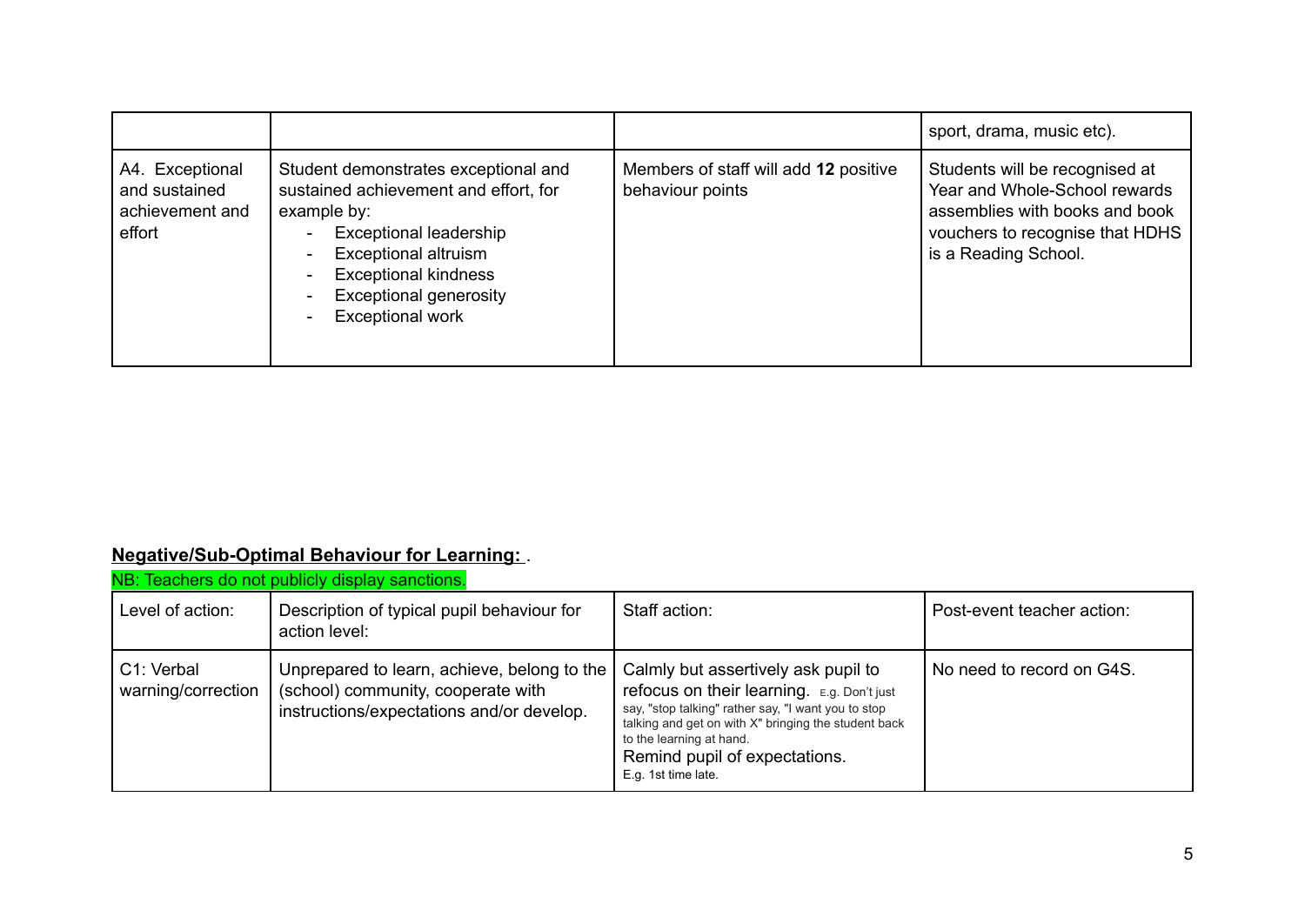| C <sub>2</sub> : Short<br>restorative<br>conversation.    | Continuation of any element of the above,<br>i.e. continued unpreparedness to achieve,<br>belong, cooperate and or develop.                                                                                                                          | Teacher keeps the pupil after a lesson<br>or asks the pupil to return to discuss<br>behaviour for learning.                                                                                                                                                                                                              | No need to record on G4S.                                                                                                                              |
|-----------------------------------------------------------|------------------------------------------------------------------------------------------------------------------------------------------------------------------------------------------------------------------------------------------------------|--------------------------------------------------------------------------------------------------------------------------------------------------------------------------------------------------------------------------------------------------------------------------------------------------------------------------|--------------------------------------------------------------------------------------------------------------------------------------------------------|
| C2+: Department/<br>Faculty/Year<br>Team Level<br>Action. | Further continuation of any element of the<br>above. Student removed from the learning<br>environment and sent to a designated safe<br>room.<br>Single event in the judgement of Year<br>Team.                                                       | Teacher completes <b>HDHS Behaviour</b><br>Log Form.<br>Pupil completes 20-45 minute<br>detention (at the discretion of the<br>teacher) and completes homework or<br>undertakes another task as<br>designated by teacher or HoF/HoY.<br>E.g. multiple times late with no valid reason (at the<br>discretion of the HoY). | Teacher attends C2+ Detention<br>and undertakes a brief<br>restorative conversation.<br>Event recorded on G4S recorded<br>by Year SSA. - 1 B4L Points. |
| C3: Learning<br>Catch Up 60                               | Further continuation of any element of the<br>above as a result of disrupting the progress<br>or learning of another. Refuses safe room.<br>Single serious event in the judgement of<br>Senior Pastoral Staff or HoF, for example<br>swearing aloud. | Teacher completes <b>HDHS Behaviour</b><br>Log Form. Pupil completes 60 minute<br>detention and completes homework or<br>undertakes another task as<br>designated by teacher, HoF or SLT.                                                                                                                                | Teacher attends Learning Catch<br>Up and undertakes a brief<br>restorative conversation.<br>Event recorded on G4S by Year<br>SSA. - 2 B4L Points.      |
| C <sub>3+</sub> : Learning<br>Catch Up 90                 | Serious further continuation of any element<br>of the above whereby in the judgement of<br>the responsible SLT member a more<br>severe sanction is merited.<br>Single serious event in the judgement of<br>Senior Pastoral Staff.                    | Teacher completes <b>HDHS Behaviour</b><br>Log Form.<br>Pupil completes 70 to 90 minute<br>detention and completes homework or<br>undertakes another task as<br>designated by SLT/ELT.                                                                                                                                   | Teacher attends and undertakes<br>a brief restorative conversation.<br>Event recorded on G4S by Year<br>SSA. - 3 B4L Points.                           |
| C120: Learning<br>Catch Up 120                            | Major disruption including exacerbated<br>repeated significant disruption (includes<br>truancy).                                                                                                                                                     | Teacher completes <b>HDHS Behaviour</b><br>Log Form.                                                                                                                                                                                                                                                                     | Teacher attends and undertakes<br>a brief restorative conversation.                                                                                    |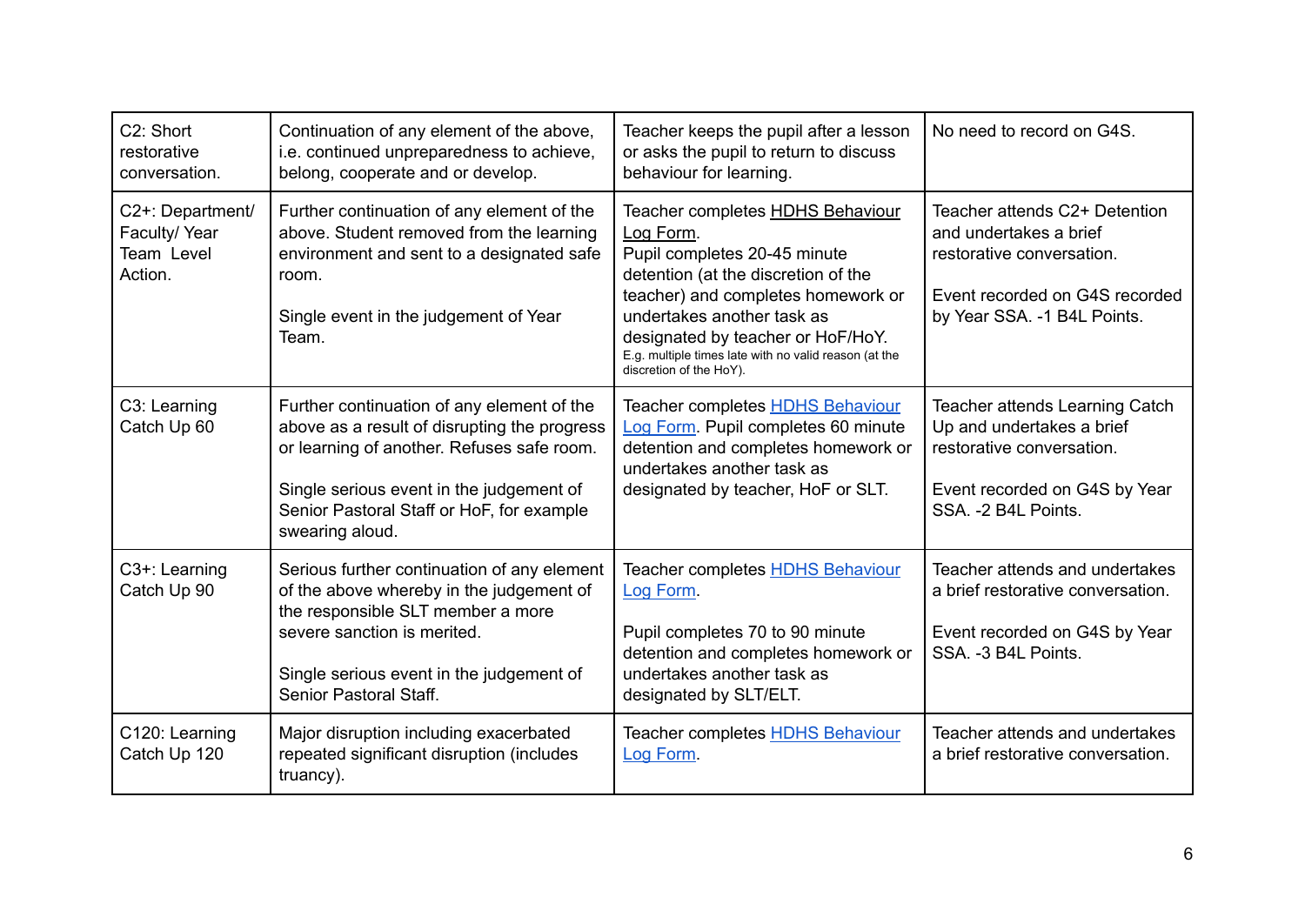|                                                               | Single serious event in the judgement of<br>Senior Pastoral Staff.                                                                                                                                                                                                                                                                      | Pupil completes 120 minute detention<br>and completes homework or<br>undertakes another task as<br>designated by SLT/ELT.                                         | Event recorded on G4S by Year<br>SSA. -4 B4L Points.                                                                                                                          |
|---------------------------------------------------------------|-----------------------------------------------------------------------------------------------------------------------------------------------------------------------------------------------------------------------------------------------------------------------------------------------------------------------------------------|-------------------------------------------------------------------------------------------------------------------------------------------------------------------|-------------------------------------------------------------------------------------------------------------------------------------------------------------------------------|
| C4AM: Morning<br><b>Behaviour Reform</b><br>Room (Internal)   | Sustained, deliberate, calculated and<br>serious non-adherence to the<br>preparedness to achieve, belong,<br>cooperate and/or develop.<br>Single serious event in the judgement of<br>Senior Pastoral Staff, e.g. verbal assault<br>(swearing at someone with intent to<br>demean).                                                     | Teacher completes <b>HDHS Behaviour</b><br>Log Form.<br>Pupil spends 0.5 days in the<br>Behaviour Reform Room.<br>Includes therapeutic work.                      | Event recorded on G4S by Year<br>SSA. - 5 B4L Points.<br>Readmittance may be required<br>by HoY. Reiteration of the HSA.<br>PSP may be completed by HoY,<br>parent and pupil. |
| C4PM: Afternoon<br><b>Behaviour Reform</b><br>Room (Internal) | C4AM already completed for a previous<br>action.<br>Sustained, deliberate, calculated and<br>serious non-adherence to the<br>preparedness to achieve, belong,<br>cooperate and/or develop.<br>Single serious event in the judgement of<br>Senior Pastoral Staff, e.g. verbal assault<br>(swearing at someone with intent to<br>demean). | Teacher completes <b>HDHS Behaviour</b><br>Log Form.<br>Pupil spends 0.5 days in the<br>Behaviour Reform Room.<br>Includes therapeutic work and reading<br>tasks. | Event recorded on G4S by Year<br>SSA. - 6 B4L Points.<br>Readmittance may be required<br>by HoY. Reiteration of the HSA.<br>PSP may be completed by HoY,<br>parent and pupil. |
| C4FD:                                                         | C4AM and C4PM already completed for a<br>previous action(s).<br>Sustained, deliberate, calculated and                                                                                                                                                                                                                                   | Teacher completes <b>HDHS Behaviour</b><br>Log Form.<br>Pupil spends 1 day in the Behaviour                                                                       | Event recorded on G4S by Year<br>SSA. - 7 B4L Points.<br>Readmittance may be required                                                                                         |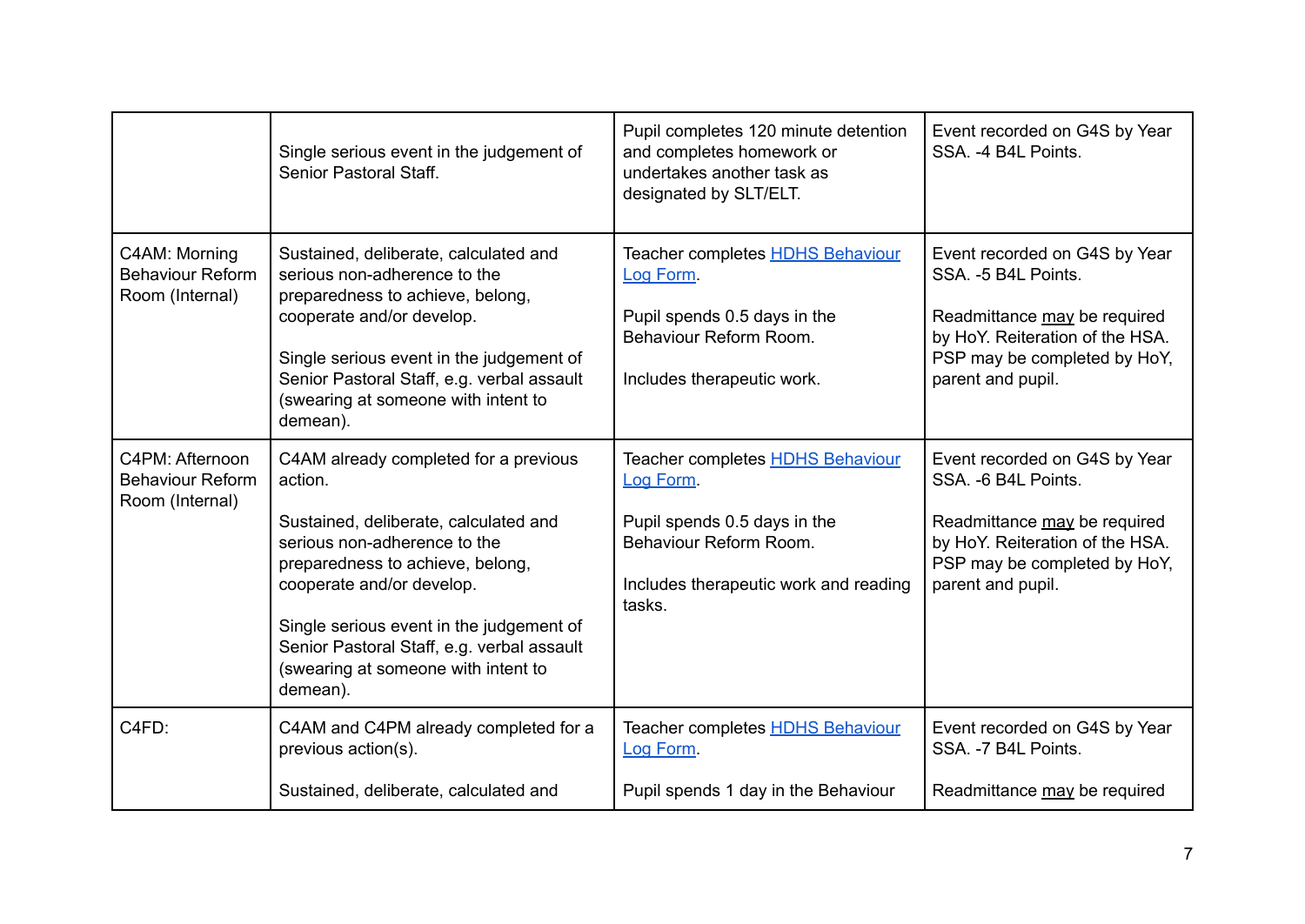|                                | serious non-adherence to the<br>preparedness to achieve, belong,<br>cooperate and/or develop.<br>Single serious event in the judgement of<br>Senior Pastoral Staff, e.g. verbal assault<br>(swearing at someone with intent to<br>demean).                                                                                                                                                                                            | Reform Room (until 4pm).<br>Includes therapeutic work, reading<br>tasks and after school time.                                                  | by HoY. Reiteration of the HSA.<br>PSP may be completed by HoY,<br>parent and pupil.                                                                                 |
|--------------------------------|---------------------------------------------------------------------------------------------------------------------------------------------------------------------------------------------------------------------------------------------------------------------------------------------------------------------------------------------------------------------------------------------------------------------------------------|-------------------------------------------------------------------------------------------------------------------------------------------------|----------------------------------------------------------------------------------------------------------------------------------------------------------------------|
| C4+: Sigma<br>School Isolation | Sustained, deliberate, calculated and<br>serious non-adherence to the<br>preparedness to achieve, belong,<br>cooperate and/or develop. The pupil may<br>have already been in the HDHS Behaviour<br>Reform Room.<br>Single serious event in the judgement of<br>DHT: Behaviour, Welfare and Achievement/<br>Headteacher.                                                                                                               | Teacher completes <b>HDHS Behaviour</b><br>Log Form.<br>Pupil spends 1 or more days in the<br>Behaviour Reform Room at another<br>Sigma School. | Event recorded on G4S by SSA.<br>-8 B4L Points.<br>Readmittance by Assistant<br>Headteacher (Pastoral and<br>Progress). PSP/HSA created or<br>existing one reviewed. |
| C5: Fixed Term<br>Exclusion    | Sustained, deliberate, calculated and<br>serious non-adherence to the<br>preparedness to achieve, belong,<br>cooperate and/or develop. The pupil may<br>have already been in the HDHS Behaviour<br>Reform Room or the Behaviour Reform<br>Room at another Sigma School.<br>Single event serious enough to be<br>considered dangerous or indicative that the<br>presence of the pupil in school may<br>damage the education of others. | Teacher completes <b>HDHS Behaviour</b><br>Log Form.<br>See Exclusions Policy.                                                                  | Event recorded on G4S by SSA.<br>-9 B4L Points.<br>Readmittance by Assistant<br>Headteacher (Pastoral and<br>Progress). PSP/HSA reviewed.                            |
| C6: Managed                    | For a one-off serious offence. Repeated                                                                                                                                                                                                                                                                                                                                                                                               | See Exclusions Policy.                                                                                                                          |                                                                                                                                                                      |